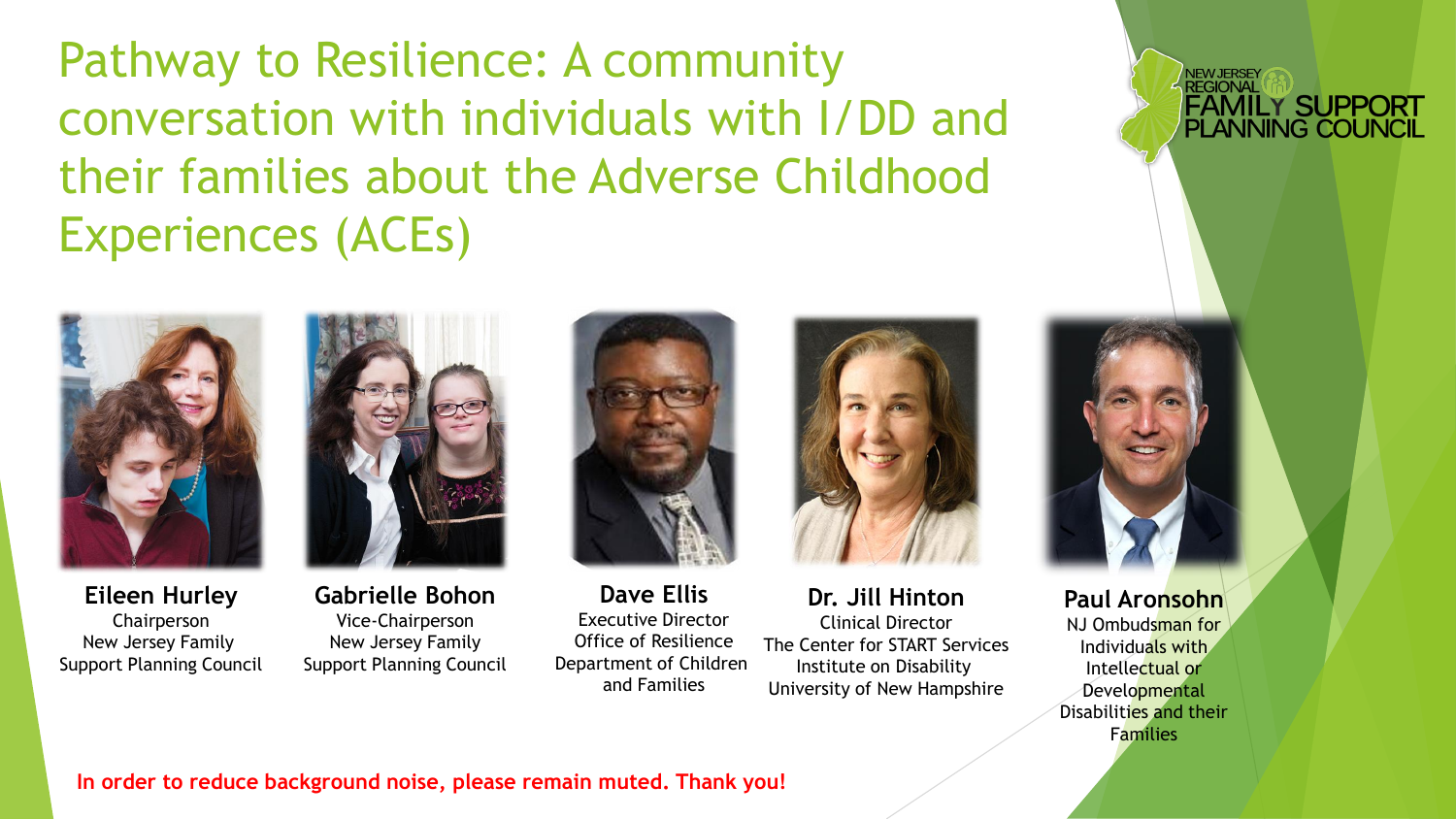#### Agenda

- **10:00 – 10:05 Opening remarks**
	- Eileen Hurley, Chairperson, New Jersey Family Support Planning Council
- **10:05 – 10:25 Adverse Childhood Experience (ACEs) and State Action Plan**
	- ▶ Dave Ellis, Executive Director, Office of Resilience, New Jersey Department of Children and Families
- **10:25 – 10:45 Trauma in Intellectual/Developmental Disabilities and Mental Health**
	- ▶ Dr. Jill Hinton, Clinical Director, The Center for START Services, Institute on Disability at the University of New Hampshire
- **10:45 – 10:55 Trauma informed support for Individuals with I/DD in New Jersey**
	- Paul Aronsohn, NJ Ombudsman for Individuals with Intellectual or Developmental Disabilities and Their Families
- **10:55 – 11:55 Panel discussion**
- **11:55 – 12:00 Closing remarks**
	- Gabrielle Bohon, Vice-Chairperson, New Jersey Family Support Planning Council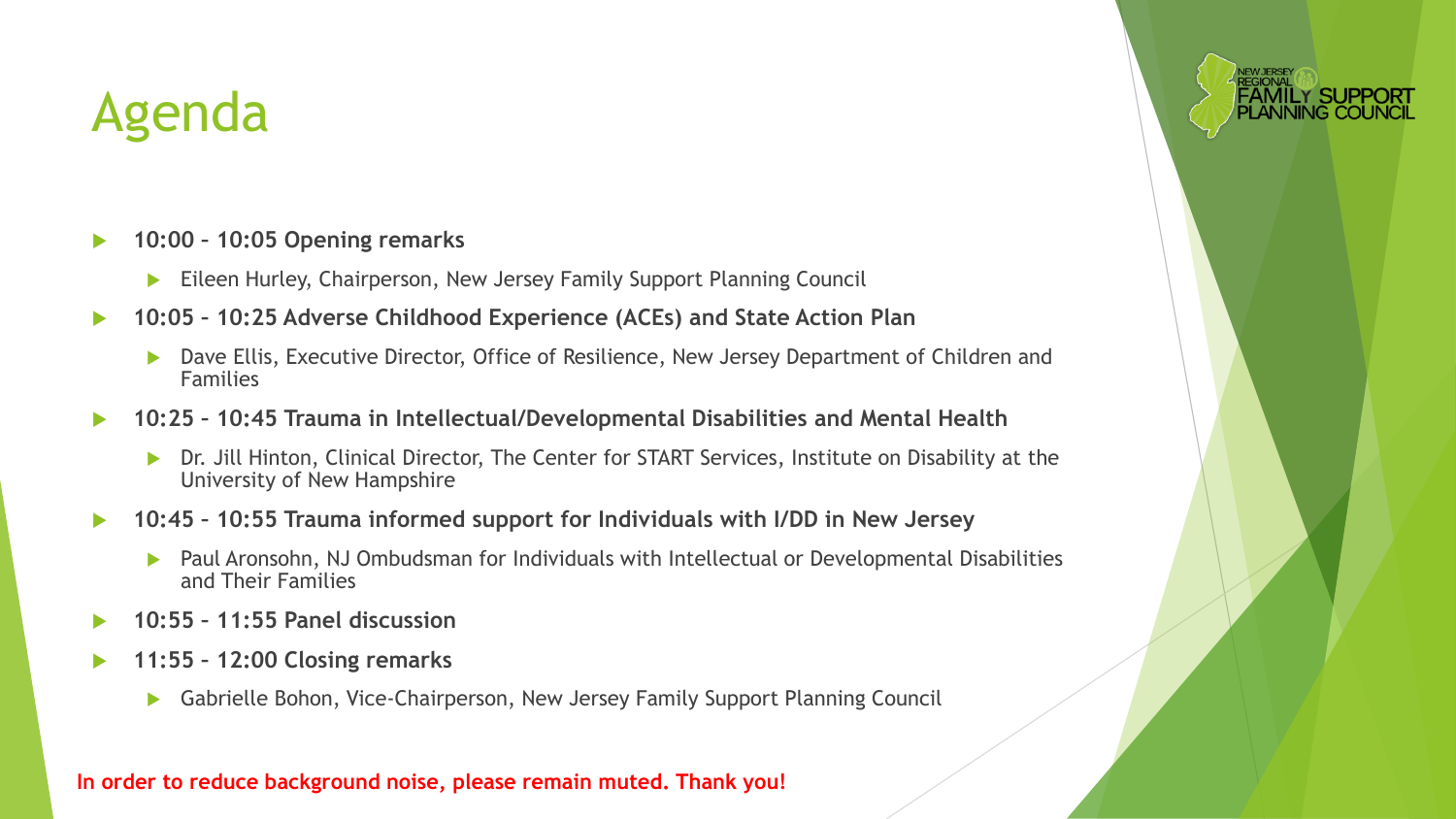### Adverse Childhood Experience (ACEs) and State Action Plan



- **Dave Ellis**
- Executive Director
- ▶ Office of Resilience, New Jersery Department of Children and Families

AMILY SUPPO<del>:</del>

- ▶ [Dave.Ellis@dcf.nj.gov](mailto:Dave.Ellis@dcf.nj.gov)
- [https://www.nj.gov/dcf/resilien](https://www.nj.gov/dcf/resilience.html) ce.html

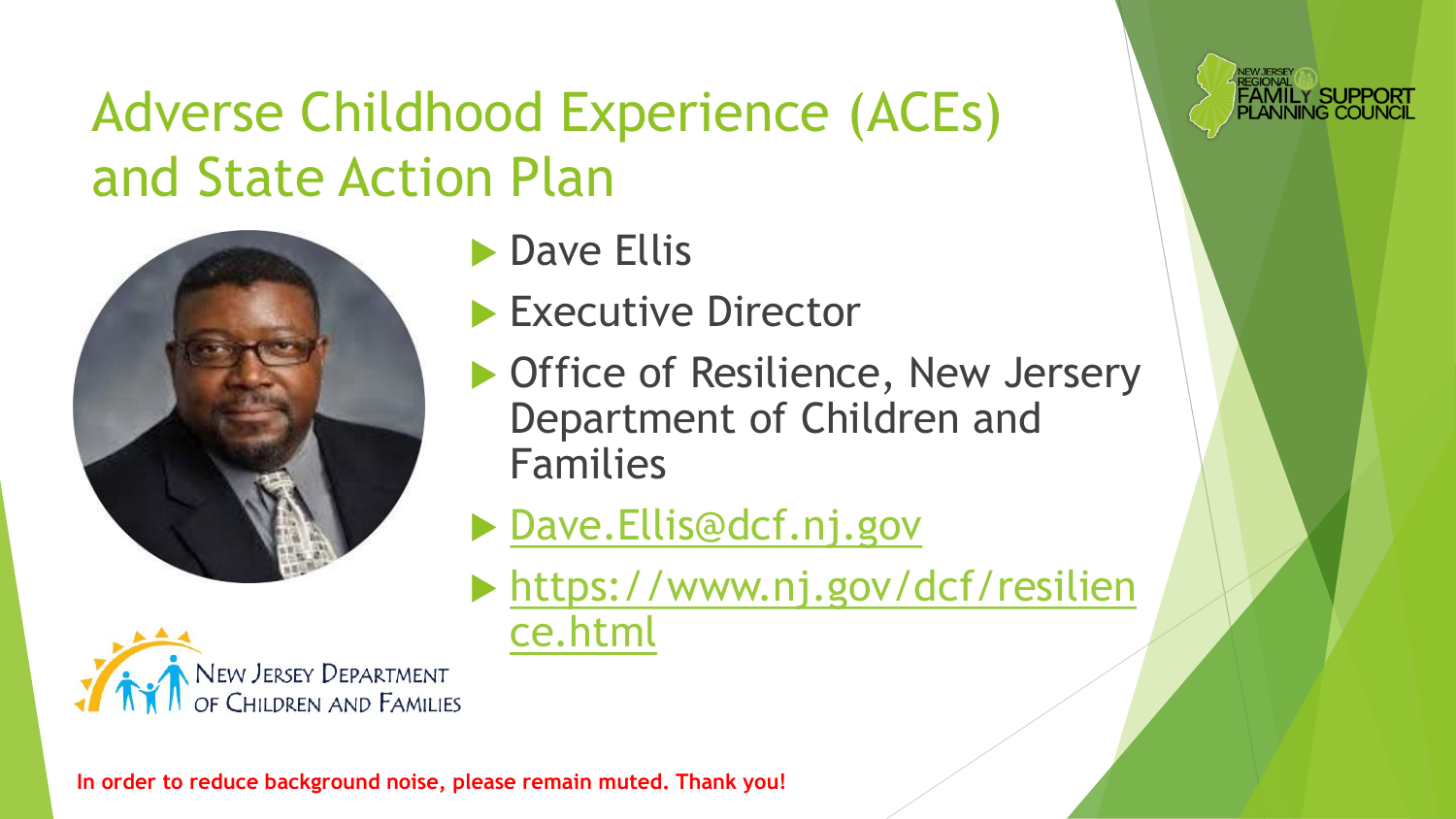## Trauma in Intellectual/Developmental Disabilities and Mental Health





- ▶ Dr. Jill Hinton
- Clinical Director
- **The Center for START Services**
- $\blacktriangleright$  Institute on Disability at the University of New Hampshire
- [Jill.Hinton@unh.edu](mailto:Jill.Hinton@unh.edu)
- <https://centerforstartservices.org/>

**FAMILY SUPPORT<br>PLANNING COUNCIL** 

(603) 228-2085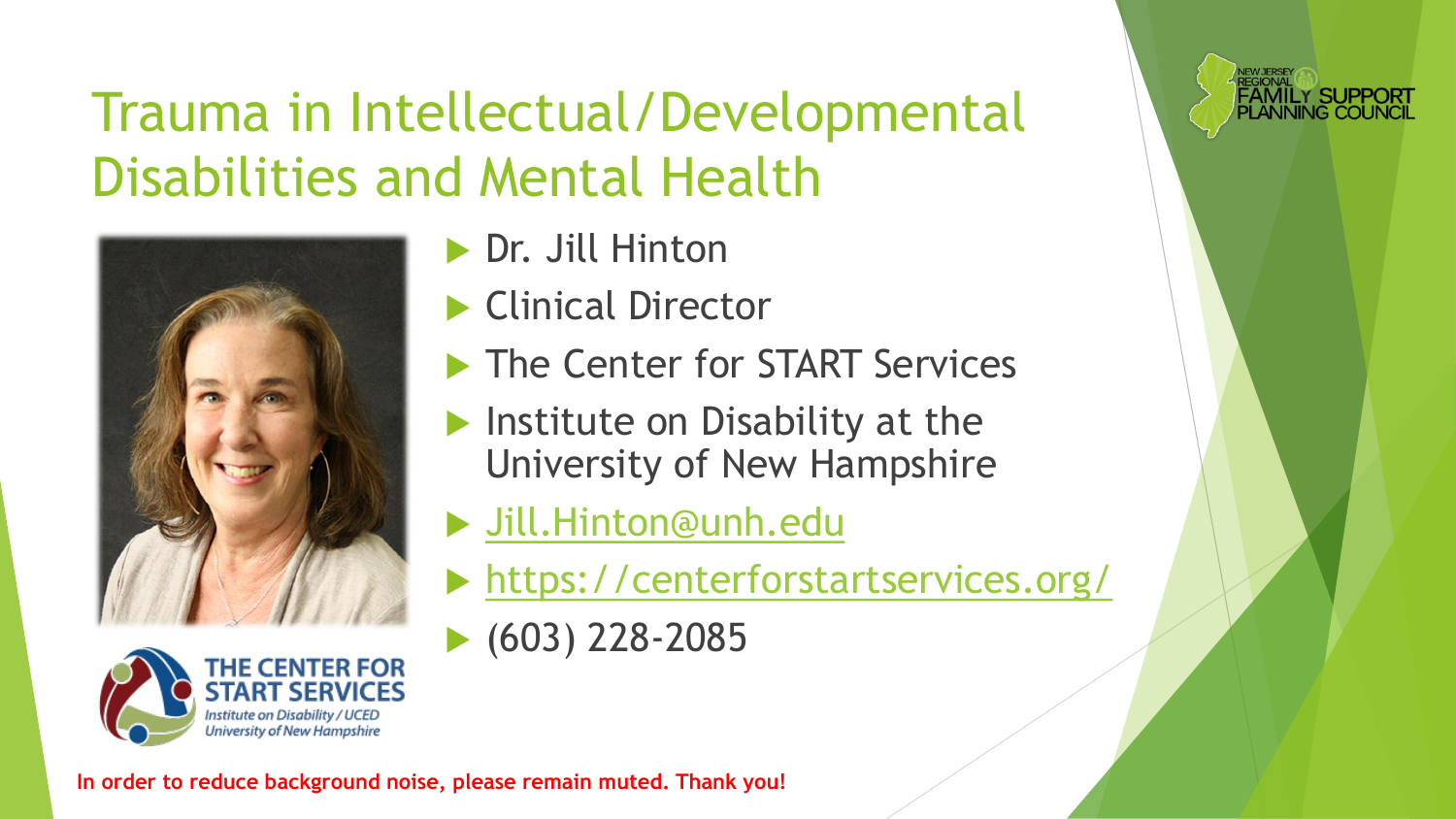### Trauma informed support for individuals with I/DD in New Jersey



- Paul Aronsohn
- NJ Ombudsman for Individuals with Intellectual or Developmental Disabilities and Their Families

**FAMILY SUPPOR<br>PLANNING COUNC** 

- ▶ [Paul.Aronsohn@treas.nj.gov](mailto:Paul.Aronsohn@treas.nj.gov)
- [https://www.disabilityombudsman.](https://www.disabilityombudsman.nj.gov/) nj.gov/
- 609-984-7764